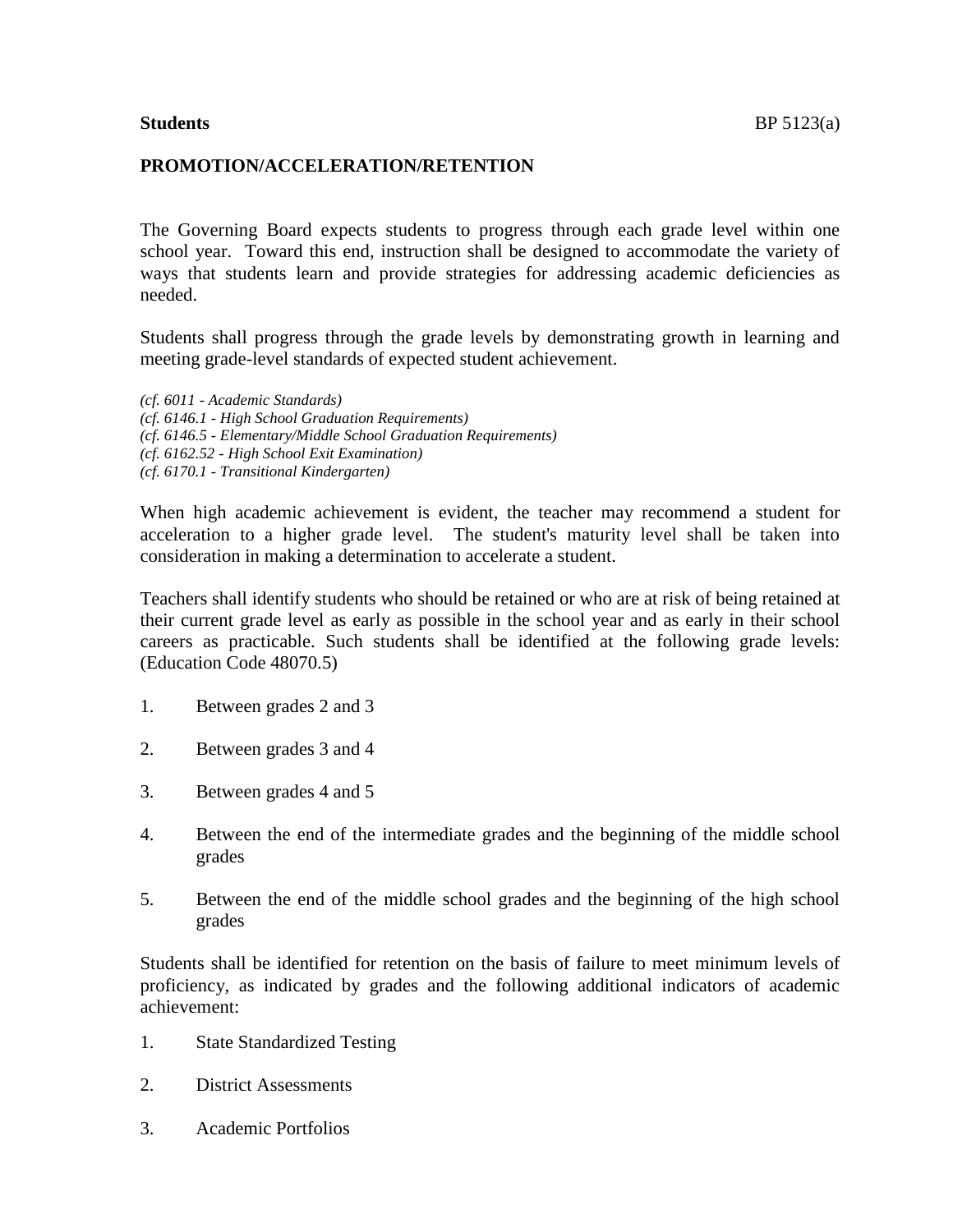#### 4. School Attendance

#### *(cf. 5121 - Grades/Evaluation of Student Achievement)*

Students between grades 2 and 3 and grades 3 and 4 shall be identified primarily on the basis of their level of proficiency in reading. Proficiency in reading, English language arts, and mathematics shall be the basis for identifying students between grades 4 and 5, between intermediate and middle school grades, and between middle school grades and high school grades. (Education Code 48070.5)

*(cf. 6142.91 - Reading/Language Arts Instruction) (cf. 6142.92 - Mathematics Instruction)*

If a student does not have a single regular classroom teacher, the Superintendent or designee shall specify the teacher(s) responsible for the decision to promote or retain the student. (Education Code 48070.5)

The teacher's decision to promote or retain a student may be appealed in accordance with AR 5123 - Promotion/Acceleration/Retention.

When any student in grades 2-9 is retained or recommended for retention, the Superintendent or designee shall offer an appropriate program of remedial instruction to assist the student in meeting grade-level expectations. The Superintendent or designee also may offer supplemental instruction to a student in grades 2-6 who is identified as being at risk for retention. (Education Code 37252.2, 37252.8, 48070.5)

*(cf. 6176 - Weekend/Saturday Classes) (cf. 6177 - Summer Learning Programs) (cf. 6179 - Supplemental Instruction)*

*Legal Reference: (see next page)*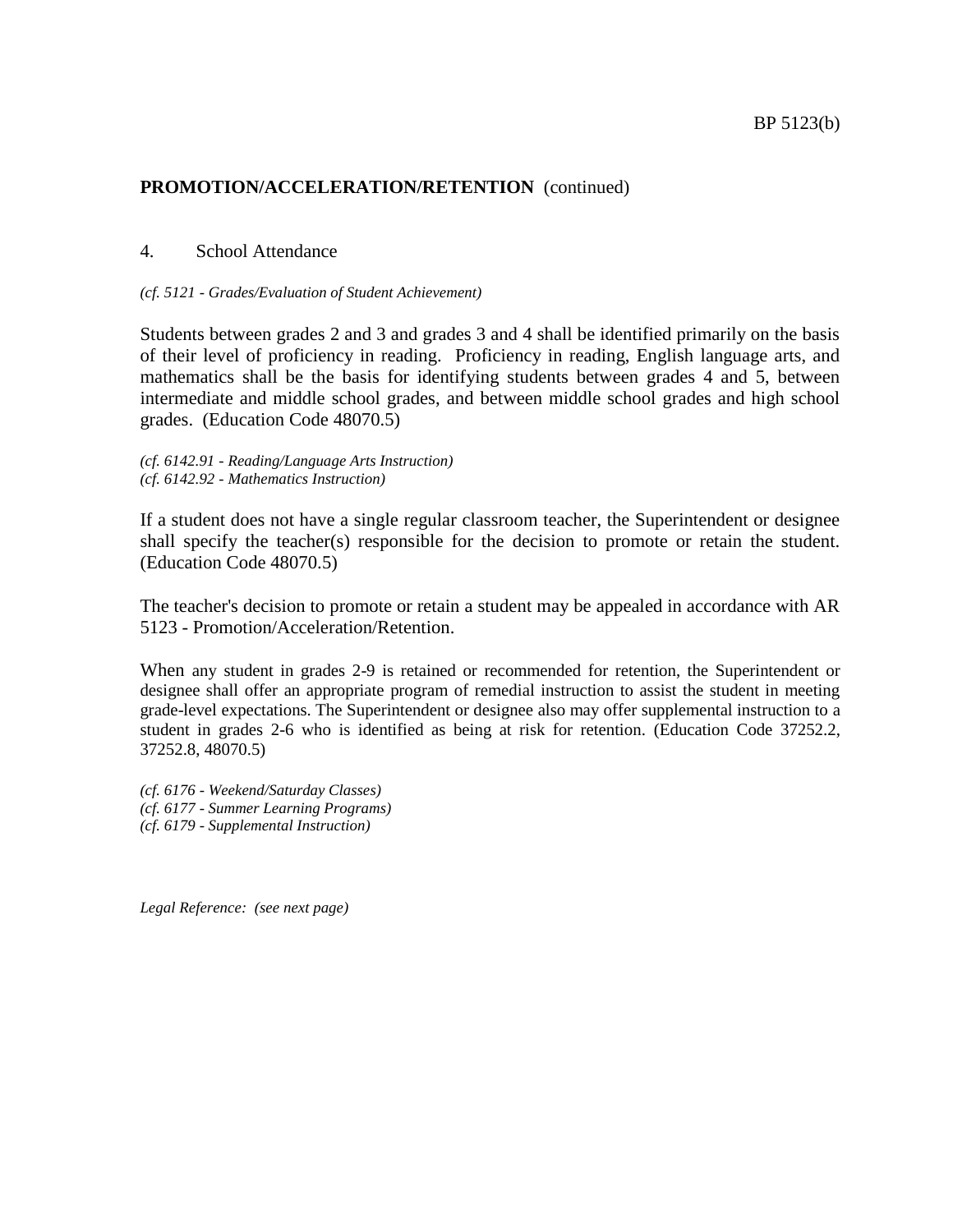#### *Legal Reference:*

*EDUCATION CODE 37252-37254.1 Supplemental instruction 46300 Method of computing average daily attendance 48010 Admittance to first grade 48011 Promotion/retention following one year of kindergarten 48070-48070.5 Promotion and retention 56345 Elements of individualized education plan 60640-60649 California Assessment of Student Performance and Progress 60850-60859 Exit examination CODE OF REGULATIONS, TITLE 5 200-202 Admission and exclusion of students*

*Management Resources:*

*CALIFORNIA DEPARTMENT OF EDUCATION PUBLICATIONS FAQs Promotion, Retention, and Grading (students with disabilities) FAQs Pupil Promotion and Retention Kindergarten Continuance Form WEB SITES CSBA: http://www.csba.org California Department of Education: http://www.cde.ca.gov*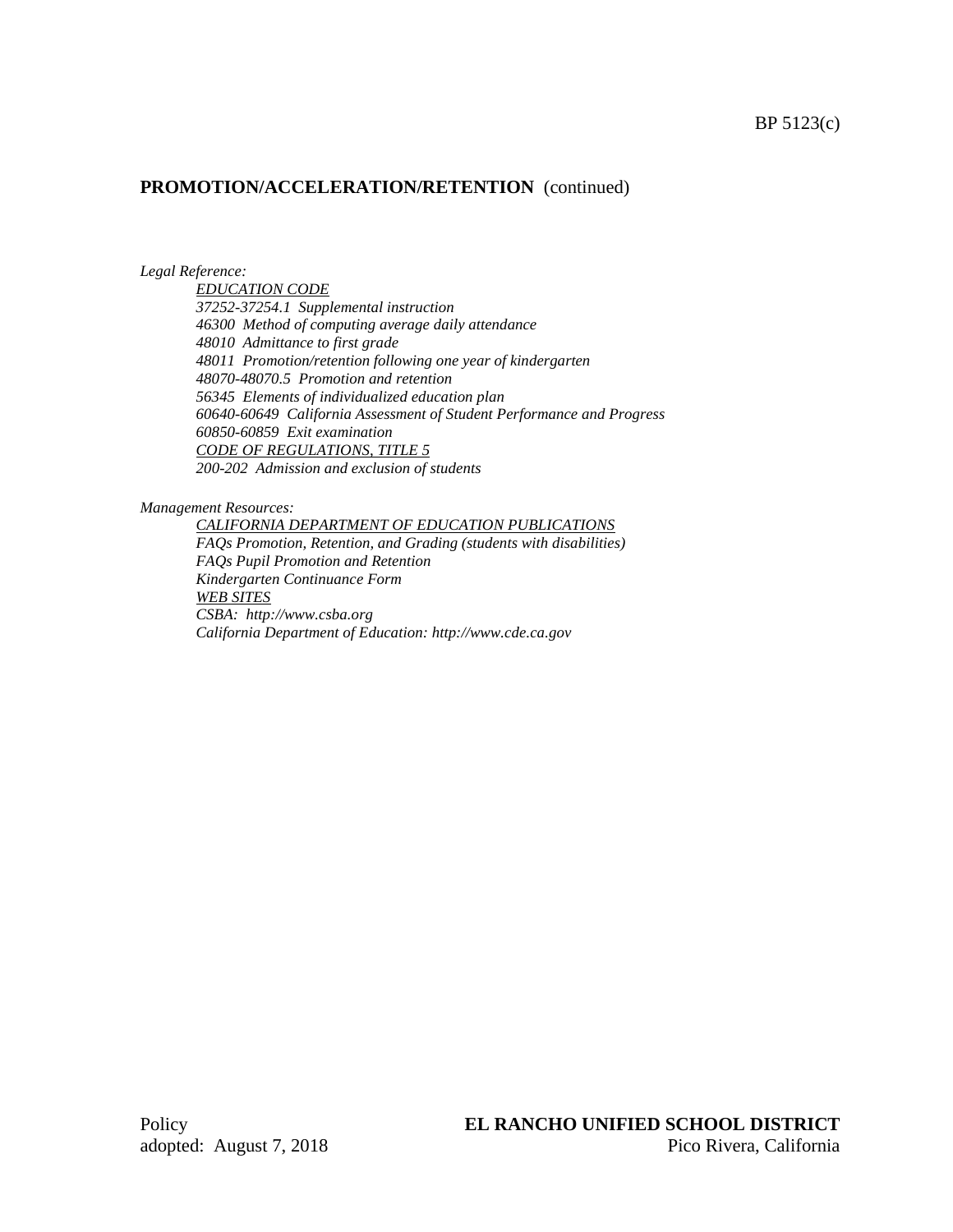## **PROMOTION/ACCELERATION/RETENTION**

#### **Acceleration from Kindergarten to First Grade**

Any student who meets the age eligibility requirement and has completed one year of kindergarten shall be admitted to first grade unless the parent/guardian and the Superintendent or designee agree that the student shall continue in kindergarten. (Education Code 48010, 48011)

*(cf. 5111 - Admission)*

A student who does not meet the age eligibility requirement may be admitted to first grade at the discretion of the Superintendent or designee and with the consent of the parent/guardian upon determination that the student is ready for first-grade work, subject to the following minimum criteria: (Education Code 48011; 5 CCR 200)

- 1. The student is at least five years of age.
- 2. The student has attended a public school kindergarten for a long enough time to enable school personnel to evaluate his/her ability.
- 3. The student is in the upper five percent of his/her age group in terms of general mental ability.
- 4. The physical development and social maturity of the student are consistent with his/her advanced mental ability.
- 5. The parent/guardian of the student has filed a written statement with the district approving the placement in first grade.

#### **Continuation in Kindergarten**

Whenever the Superintendent or designee and the parents/guardians agree that a student shall continue in kindergarten for an additional year, the Superintendent or designee shall secure an agreement, signed by the parent/guardian, stating that the student shall continue in kindergarten for not more than one additional school year. (Education Code 46300, 48011)

The Superintendent or designee shall not approve a student's continuation in kindergarten until the student has been enrolled in kindergarten for close to one school year.

#### **Retention at Other Grade Levels**

If a student is identified as performing below the minimum standard for promotion to the next grade level based on the indicators specified in Board policy, the student shall be retained in his/her current grade level unless the student's regular classroom teacher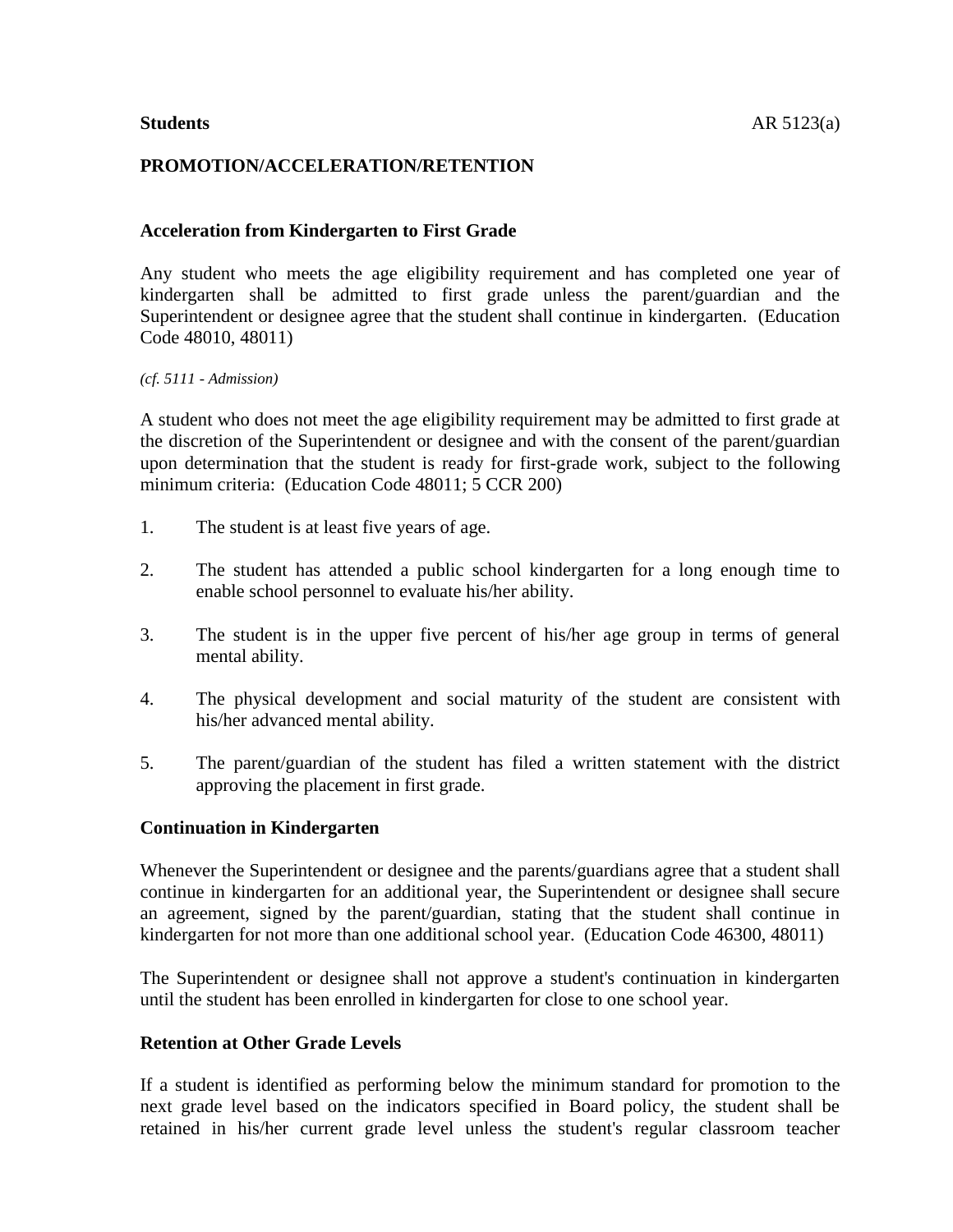determines, in writing, that retention is not the appropriate intervention for the student's academic deficiencies. This determination shall specify the reasons that retention is not appropriate for the student and shall include recommendations for interventions other than retention that, in the opinion of the teacher, are necessary to assist the student in attaining acceptable levels of academic achievement. (Education Code 48070.5)

*(cf. 5121 - Grades/Evaluation of Student Achievement) (cf. 6162.5 - Student Assessment) (cf. 6162.51 - State Academic Achievement Tests)*

If the teacher's recommendation to promote is contingent on the student's participation in a summer school or interim session remediation program, the student's academic performance shall be reassessed at the end of the remediation program, and the decision to retain or promote the student shall be reevaluated at that time. The teacher's evaluation shall be provided to and discussed with the student's parents/guardians and the principal before any final determination of retention or promotion. (Education Code 48070.5)

*(cf. 6176 - Weekend/Saturday Classes) (cf. 6177 - Summer Learning Programs) (cf. 6179 - Supplemental Instruction)*

When a student is identified as being at risk of retention, the Superintendent or designee shall so notify the student's parent/guardian as early in the school year as practicable. The student's parent/guardian shall be provided an opportunity to consult with the teacher(s) responsible for the decision to promote or retain the student. (Education Code 48070.5)

#### *(cf. 5145.6 - Parental Notifications)*

The Superintendent or designee shall also provide a copy of the district's promotion/retention policy and administrative regulation to those parents/guardians who have been notified that their child is at risk of retention.

#### **Appeal Process**

Whenever a student's parent/guardian appeals the teacher's decision to promote or retain a student, the burden shall be on the parent/guardian to show why the teacher's decision should be overruled. (Education Code 48070.5)

To appeal a teacher's decision, the parent/guardian shall submit a written request to the Superintendent or designee specifying the reasons that the teacher's decision should be overruled. The appeal must be initiated within 10 school days of the determination of retention or promotion.